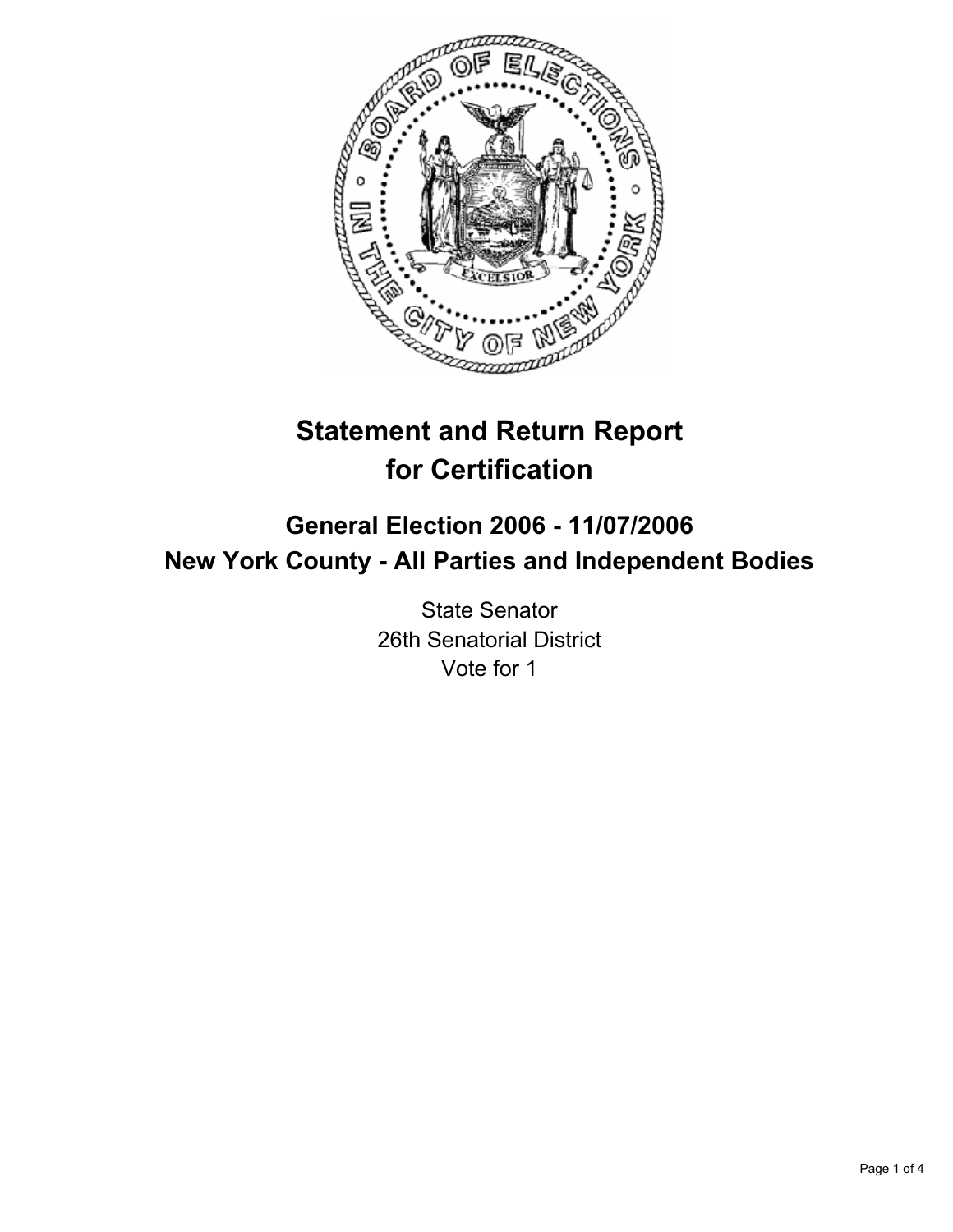

### **Assembly District 65**

| <b>PUBLIC COUNTER</b>          | 29,093 |  |
|--------------------------------|--------|--|
| <b>EMERGENCY</b>               | 74     |  |
| ABSENTEE/MILITARY              | 860    |  |
| <b>AFFIDAVIT</b>               | 930    |  |
| <b>Total Ballots</b>           | 31,423 |  |
| PHILIP PIDOT (REPUBLICAN)      | 5,417  |  |
| LIZ KRUEGER (DEMOCRATIC)       | 22,712 |  |
| LIZ KRUEGER (WORKING FAMILIES) | 1,045  |  |
| PHILIP PIDOT (GROWTH)          | 185    |  |
| CARMINE PARIS (WRITE-IN)       |        |  |
| MALCOM A SMITH (WRITE-IN)      |        |  |
| <b>Total Votes</b>             | 29,361 |  |
| Unrecorded                     | 2.062  |  |

#### **Assembly District 67**

| <b>PUBLIC COUNTER</b>          | 88  |  |
|--------------------------------|-----|--|
| <b>EMERGENCY</b>               |     |  |
| ABSENTEE/MILITARY              | 3   |  |
| <b>AFFIDAVIT</b>               |     |  |
| <b>Total Ballots</b>           | 106 |  |
| PHILIP PIDOT (REPUBLICAN)      | 17  |  |
| LIZ KRUEGER (DEMOCRATIC)       | 64  |  |
| LIZ KRUEGER (WORKING FAMILIES) | 5   |  |
| PHILIP PIDOT (GROWTH)          | 3   |  |
| <b>Total Votes</b>             | 89  |  |
| Unrecorded                     | 17  |  |

#### **Assembly District 68**

| PUBLIC COUNTER                 | 1,499 |
|--------------------------------|-------|
| <b>EMERGENCY</b>               |       |
| ABSENTEE/MILITARY              | 64    |
| <b>AFFIDAVIT</b>               | 28    |
| <b>Total Ballots</b>           | 1,626 |
| PHILIP PIDOT (REPUBLICAN)      | 338   |
| LIZ KRUEGER (DEMOCRATIC)       | 1,093 |
| LIZ KRUEGER (WORKING FAMILIES) | 49    |
| PHILIP PIDOT (GROWTH)          | 15    |
| <b>Total Votes</b>             | 1,495 |
| Unrecorded                     | 131   |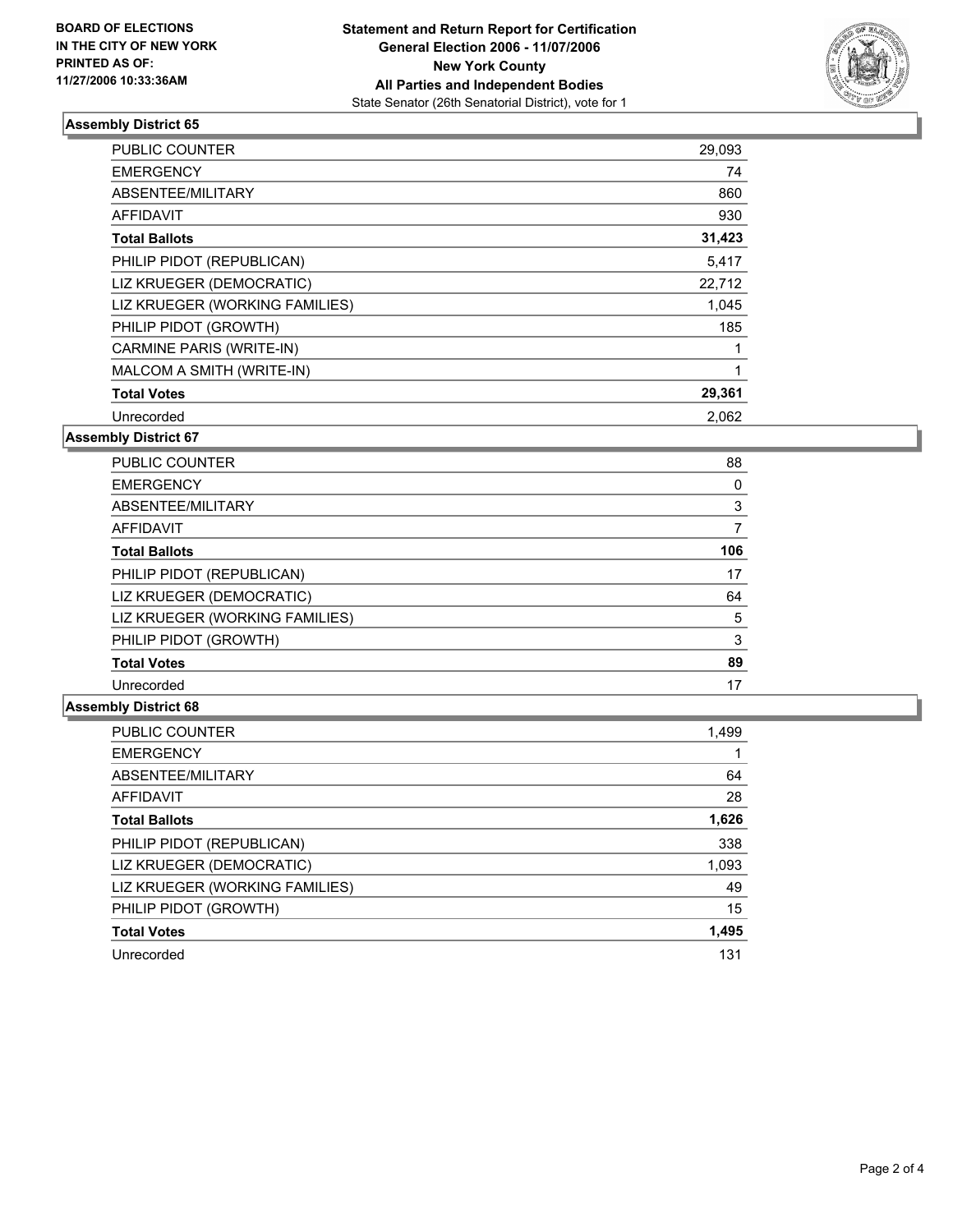

#### **Assembly District 73**

| <b>PUBLIC COUNTER</b>          | 30,930 |
|--------------------------------|--------|
| <b>EMERGENCY</b>               |        |
| ABSENTEE/MILITARY              | 1,243  |
| AFFIDAVIT                      | 770    |
| <b>Total Ballots</b>           | 33,617 |
| PHILIP PIDOT (REPUBLICAN)      | 7,051  |
| LIZ KRUEGER (DEMOCRATIC)       | 22,791 |
| LIZ KRUEGER (WORKING FAMILIES) | 758    |
| PHILIP PIDOT (GROWTH)          | 141    |
| <b>Total Votes</b>             | 30,741 |
| Unrecorded                     | 2.876  |

### **Assembly District 74**

| PUBLIC COUNTER                 | 8,727 |
|--------------------------------|-------|
| <b>EMERGENCY</b>               | 43    |
| ABSENTEE/MILITARY              | 255   |
| AFFIDAVIT                      | 315   |
| <b>Total Ballots</b>           | 9,499 |
| PHILIP PIDOT (REPUBLICAN)      | 1,270 |
| LIZ KRUEGER (DEMOCRATIC)       | 6,705 |
| LIZ KRUEGER (WORKING FAMILIES) | 410   |
| PHILIP PIDOT (GROWTH)          | 51    |
| MALACHY MCCOURT (WRITE-IN)     |       |
| <b>Total Votes</b>             | 8,437 |
| Unrecorded                     | 1.062 |

#### **Assembly District 75**

| <b>PUBLIC COUNTER</b>          | 10,656 |
|--------------------------------|--------|
| <b>EMERGENCY</b>               | 19     |
| ABSENTEE/MILITARY              | 371    |
| <b>AFFIDAVIT</b>               | 427    |
| <b>Total Ballots</b>           | 11,708 |
| PHILIP PIDOT (REPUBLICAN)      | 1,734  |
| LIZ KRUEGER (DEMOCRATIC)       | 8,312  |
| LIZ KRUEGER (WORKING FAMILIES) | 541    |
| PHILIP PIDOT (GROWTH)          | 81     |
| ARTIE LANGE (WRITE-IN)         |        |
| MAURICE CHANE (WRITE-IN)       |        |
| <b>Total Votes</b>             | 10,670 |
| Unrecorded                     | 1,038  |